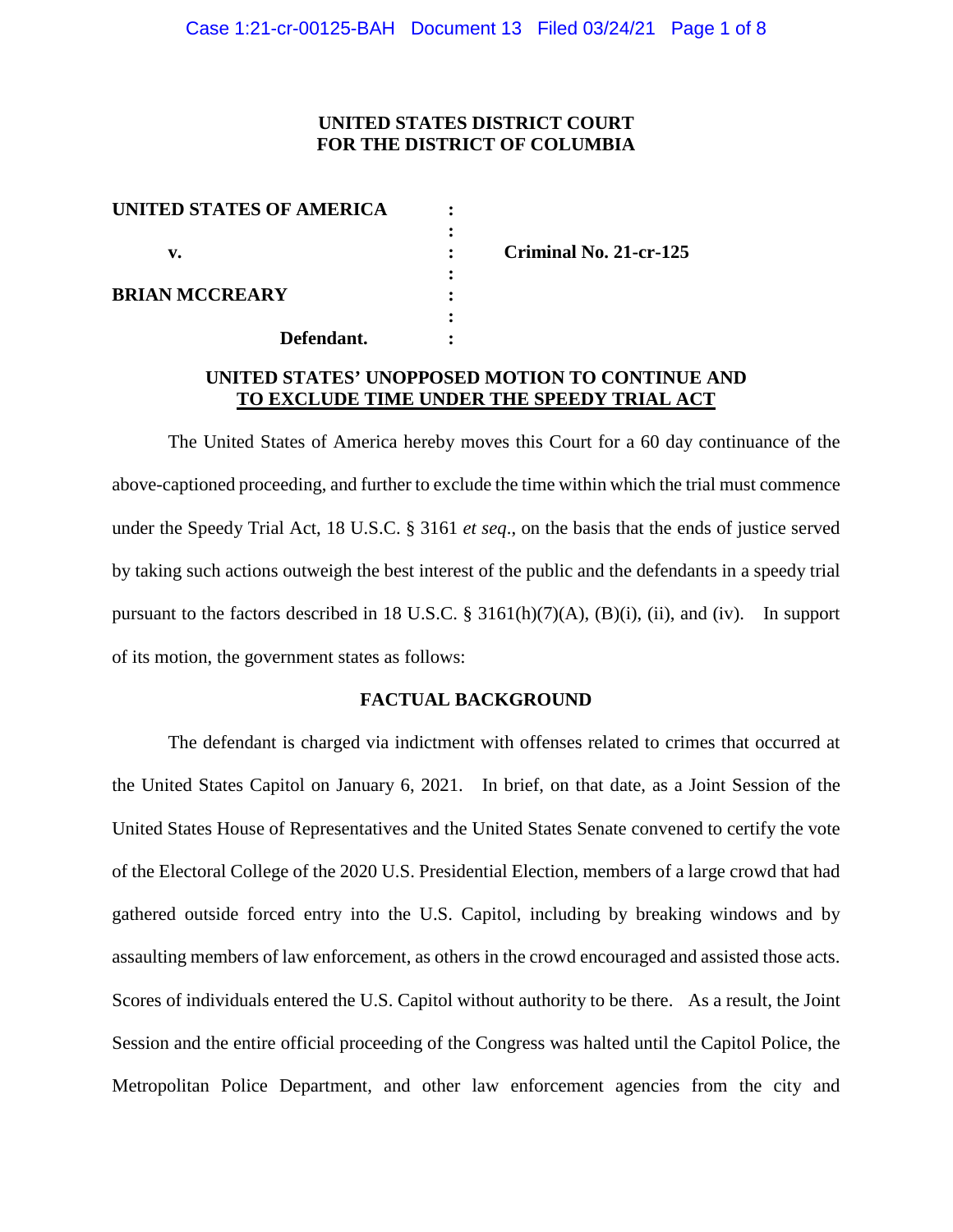### Case 1:21-cr-00125-BAH Document 13 Filed 03/24/21 Page 2 of 8

surrounding region were able to clear the Capitol of hundreds of unlawful occupants and ensure the safety of elected officials. This event in its entirety is hereinafter referred to as the "Capitol Attack."

The investigation and prosecution of the Capitol Attack will likely be one of the largest in American history, both in terms of the number of defendants prosecuted and the nature and volume of the evidence. Over 300 individuals have been charged in connection with the Capitol Attack. The investigation continues and the government expects that at least one hundred additional individuals will be charged. While most of the cases have been brought against individual defendants, the government is also investigating conspiratorial activity that occurred prior to and on January 6, 2021. The spectrum of crimes charged and under investigation in connection with the Capitol Attack includes (but is not limited to) trespass, engaging in disruptive or violent conduct in the Capitol or on Capitol grounds, destruction of government property, theft of government property, assaults on federal and local police officers, firearms offenses, civil disorder, obstruction of an official proceeding, possession and use of destructive devices, and conspiracy.

Defendants charged and under investigation come from throughout the United States, and a combined total of over 900 search warrants have been executed in almost all fifty states and the District of Columbia. Multiple law enforcement agencies were involved in the response to the Capitol Attack, which included officers and agents from U.S. Capitol Police, the District of Columbia Metropolitan Police Department, the Federal Bureau of Investigation, the Department of Homeland Security, the Bureau of Alcohol, Tobacco, Firearms and Explosives, the United States Secret Service, the United States Park Police, the Virginia State Police, the Arlington County Police Department, the Prince William County Police Department, the Maryland State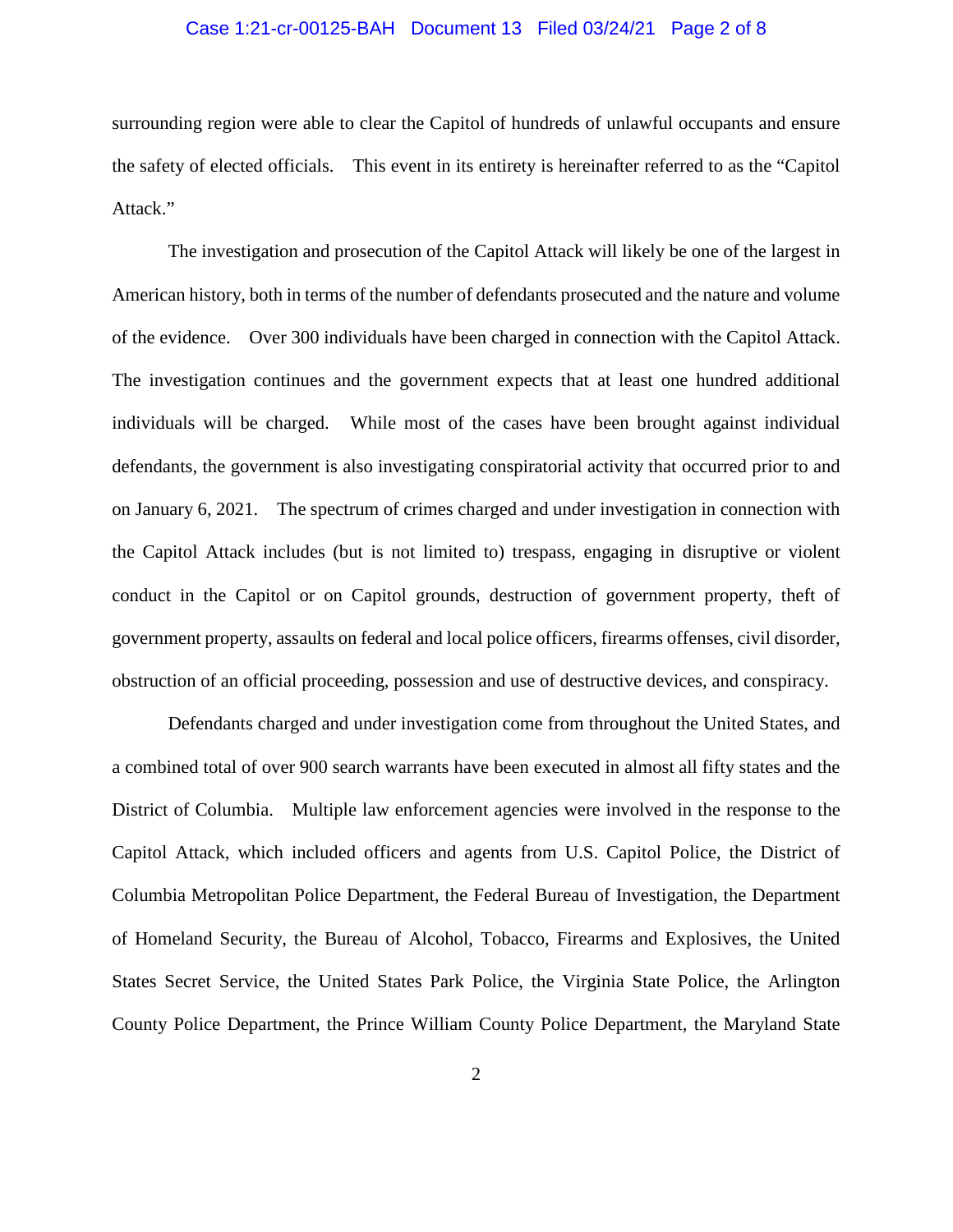### Case 1:21-cr-00125-BAH Document 13 Filed 03/24/21 Page 3 of 8

Police, the Montgomery County Police Department, the Prince George's County Police Department, and the New Jersey State Police. Documents and evidence accumulated in the Capitol Attack investigation thus far include: (a) more than 15,000 hours of surveillance and bodyworn camera footage from multiple law enforcement agencies; (b) approximately 1,600 electronic devices; (c) the results of hundreds of searches of electronic communication providers; (d) over 210,000 tips, of which a substantial portion include video, photo and social media; and (e) over 80,000 reports and 93,000 attachments related to law enforcement interviews of suspects and witnesses and other investigative steps. As the Capitol Attack investigation is still on-going, the number of defendants charged and the volume of potentially discoverable materials will only continue to grow. In short, even in cases involving a single defendant, the volume of discoverable materials is likely to be significant.

The United States is aware of and takes seriously its obligations pursuant to Federal Rule of Criminal Procedure 16 and Local Criminal Rule 5.1(a), the provisions of *Brady v. Maryland*, 373 U.S. 83, 87 (1963), *Giglio v. United States*, 405 U.S. 150, 153-54 (1972), and the Jencks Act, 18 U.S.C. § 3500. Accordingly, the government, in consultation with the Federal Public Defender, is developing a comprehensive plan for handling, tracking, processing, reviewing and producing discovery across the Capitol Attack cases. Under the plan, the discovery most directly and immediately related to pending charges in cases involving detained defendants will be provided within the next thirty to sixty days. Cases that do not involve detained defendants will follow thereafter. Such productions will also be supplemented on an on-going basis. In the longer term, the plan will include a system for storing, organizing, searching, producing and/or making available voluminous materials such as those described above in a manner that is workable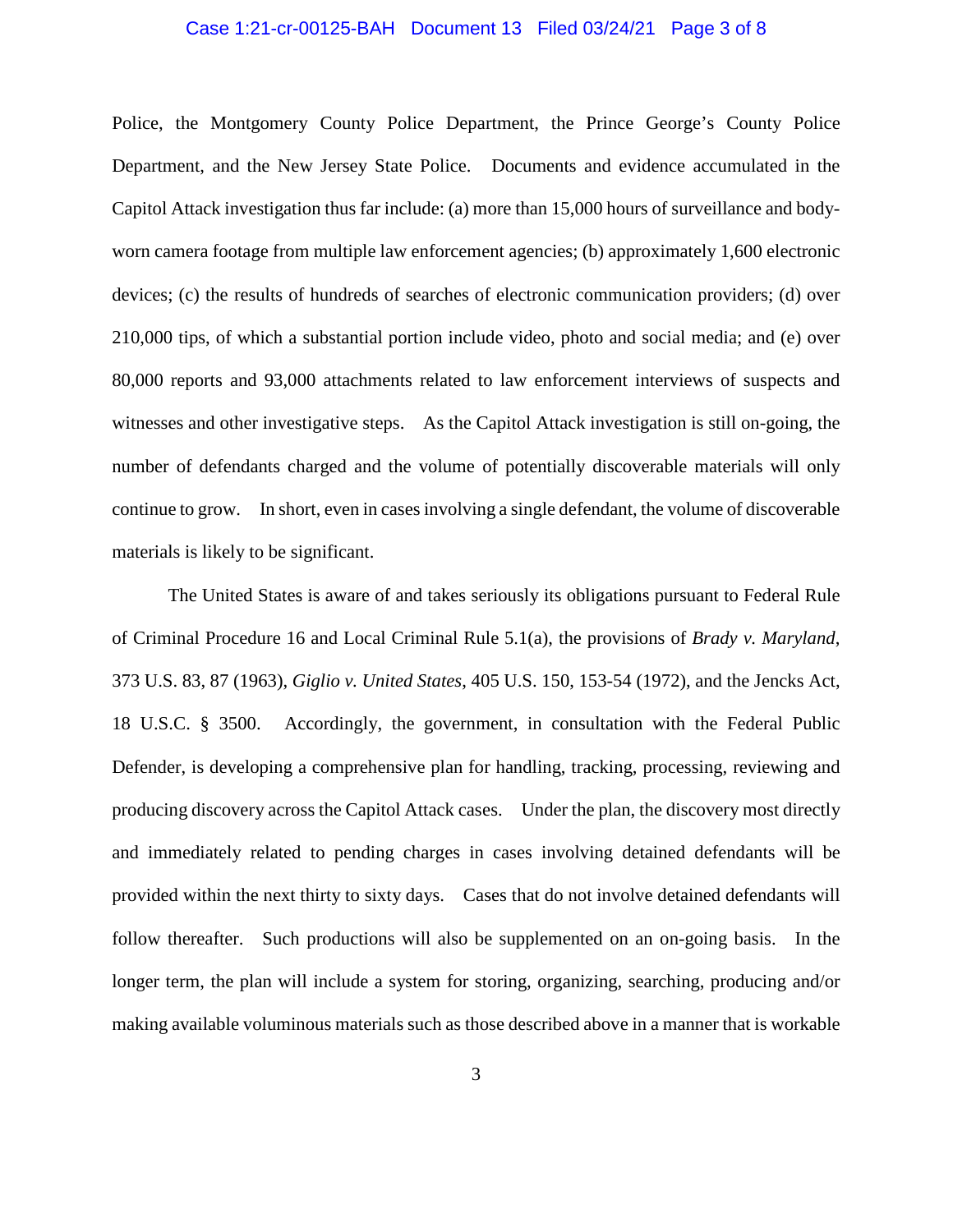### Case 1:21-cr-00125-BAH Document 13 Filed 03/24/21 Page 4 of 8

for both the government and hundreds of defendants. This latter portion of the plan will require more time to develop and implement, including further consultation with the Federal Public Defender.

The defendant in this case is charged with Obstruction of an Official Proceeding, Entering and Remaining in a Restricted Building or Grounds, Disorderly and Disruptive Conduct in a Restricted Building or Grounds, Disorderly Conduct in a Capitol Building, and Parading, Demonstrating or Picketing in a Capitol Building stemming from their participation in the Capitol Riots on January 6, 2021. Specifically, the defendant traveled to Washington D.C. from Massachusetts and entered the Capitol building as part of the breach. In this case, the government has already provided defense counsel with the audio recorded interview of the defendant conducted by the FBI.

#### **ARGUMENT**

Pursuant to the Speedy Trial Act, an indictment charging an individual with the commission of an offense generally must be filed within thirty days from the date on which such individual was arrested or served with a summons in connection with such charges. 18 U.S.C. § 3161(a). Further, as a general matter, in any case in which a plea of not guilty is entered, a defendant charged in an information or indictment with the commission of an offense must commence within seventy days from the filing date (and making public) of the information or indictment, or from the date the defendant has appeared before a judicial officer of the court in which such charge is pending, whichever date last occurs. 18 U.S.C. § 3161(c)(1).

Section 3161(h) of the Speedy Trial Act sets forth certain periods of delay which the Court must exclude from the computation of time within which a trial must commence. As is relevant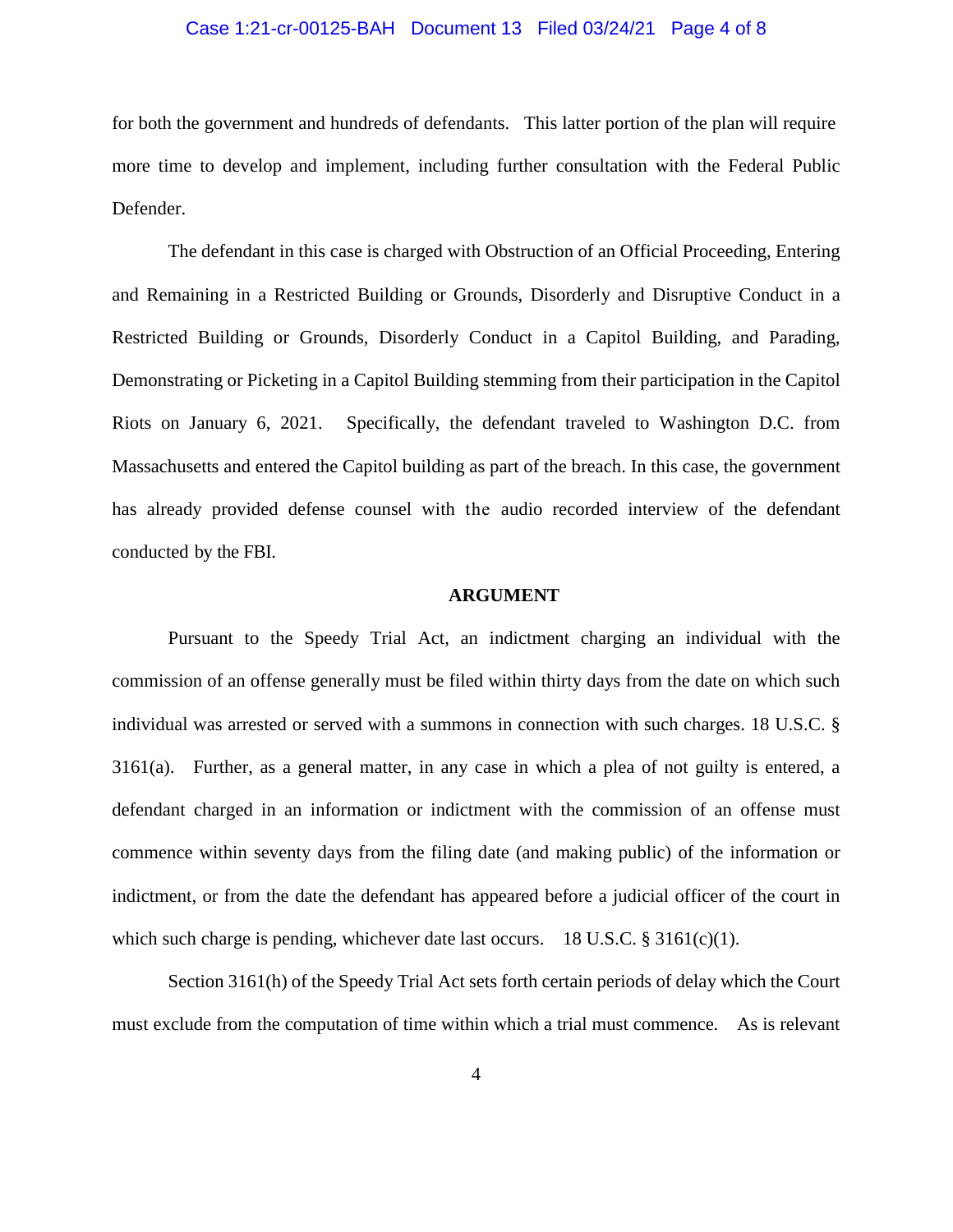to this motion for a continuance, pursuant to subsection  $(h)(7)(A)$ , the Court must exclude:

Any period of delay resulting from a continuance granted by any judge on his own motion or at the request of the defendant or his counsel or at the request of the attorney for the Government, if the judge granted such continuance on the basis of his findings that the ends of justice served by taking such action outweigh the best interest of the public and the defendant in a speedy trial.

18 U.S.C. § 3161(h)(7)(A). This provision further requires the Court to set forth its reasons for

finding that that any ends-of-justice continuance is warranted. *Id.* Subsection (h)(7)(B) sets

forth a non-exhaustive list factors that the Court must consider in determining whether to grant an

ends-of-justice continuance, including:

. . .

- (i) Whether the failure to grant such a continuance in the proceeding would be likely to make a continuation of such proceeding impossible, or result in a miscarriage of justice.
- (ii) Whether the case is so unusual or so complex, due to the number of defendants, the nature of the prosecution, or the existence of novel questions of fact or law, that it is unreasonable to expect adequate preparation for pretrial proceedings or for the trial itself within the time limits established by this section.
- (iv) Whether the failure to grant such a continuance in a case which, taken as a whole, is not so unusual or so complex as to fall within clause (ii), would deny the defendant reasonable time to obtain counsel, would unreasonably deny the defendant or the Government continuity of counsel, or would deny counsel for the defendant or the attorney for the Government the reasonable time necessary for effective preparation, taking into account the exercise of due diligence.

18 U.S.C. § 3161(h)(7)(B)(i)(ii) and (iv). Importantly, "[i]n setting forth the statutory factors that

justify a continuance under subsection (h)(7), Congress twice recognized the importance of

adequate pretrial preparation time." *Bloate v. United States*, 559 U.S. 196, 197 (2010) (*citing*

 $§3161(h)(7)(B)(ii), (B)(iv)).$ 

An interests of justice finding is within the discretion of the Court. *See, e.g., United States*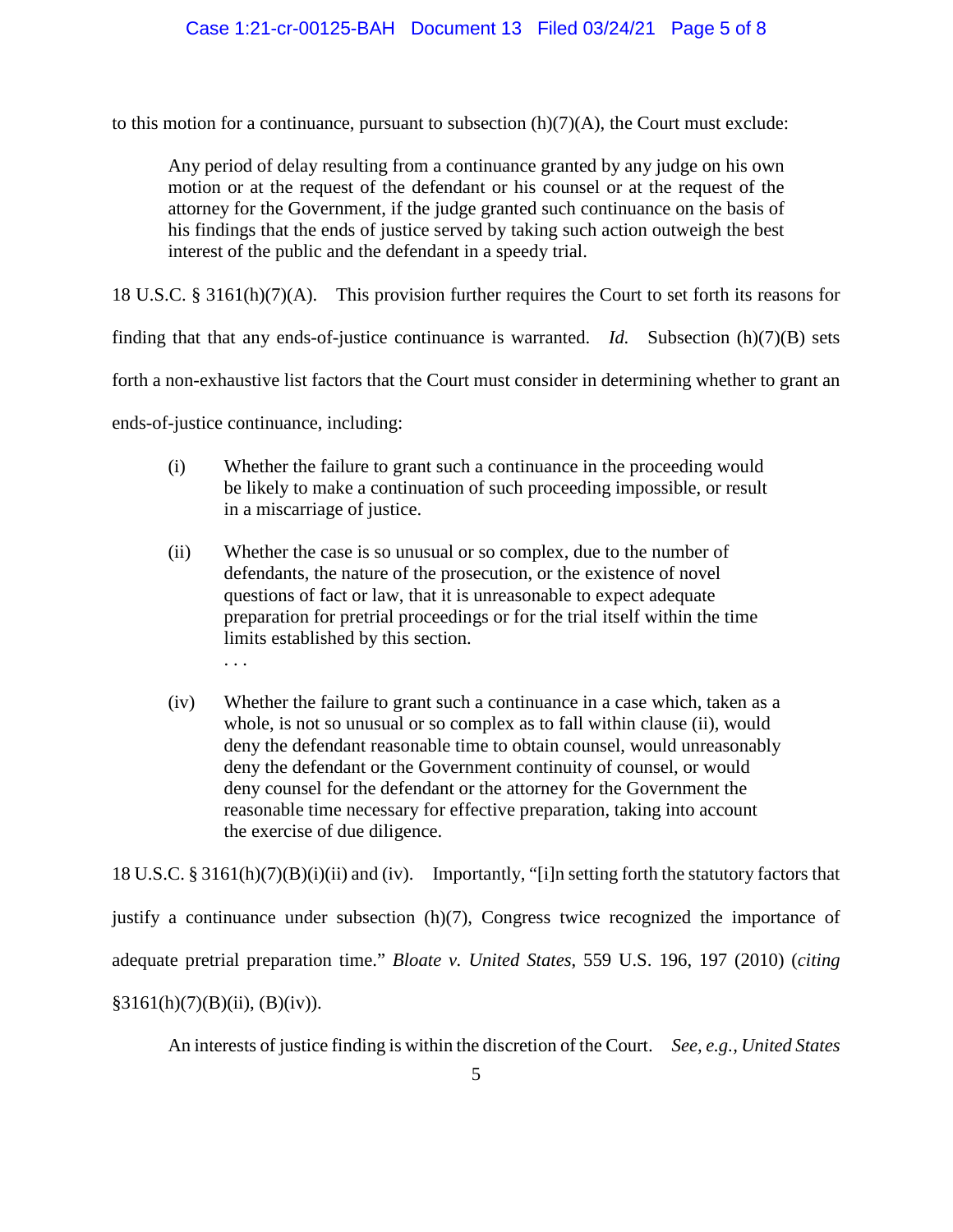#### Case 1:21-cr-00125-BAH Document 13 Filed 03/24/21 Page 6 of 8

*v. Rojas-Contreras*, 474 U.S. 231, 236 (1985); *United States v. Hernandez*, 862 F.2d 17, 24 n.3 (2d Cir. 1988). "The substantive balancing underlying the decision to grant such a continuance is entrusted to the district court's sound discretion." *United States v. Rice*, 746 F.3d 1074 (D.C. Cir. 2014).

In this case, an ends-of-justice continuance is warranted under 18 U.S.C. § 3161(h)(7)(A) based on the factors described in 18 U.S.C. § 3161(h)(7)(B)(i)(ii) and (iv). As described above, the Capitol Attack is likely the most complex investigation ever prosecuted by the Department of Justice. Developing a system for storing and searching, producing and/or making available voluminous materials accumulated across hundreds of investigations, and ensuring that such system will be workable for both the government and defense, will take time. Even after a system generally agreeable to the government and the Federal Public Defender is designed and implemented, likely through the use of outside vendors, it will take time to load, process, search and review discovery materials. Further adding to production and review times, certain sensitive materials may require redaction or restrictions on dissemination, and other materials may need to be filtered for potentially privileged information before they can be reviewed by the prosecution.

The need for reasonable time to organize, produce, and review voluminous discovery is among multiple pretrial preparation grounds that Courts of Appeals have routinely held sufficient to grant continuances and exclude the time under the Speedy Trial Act. *See, e.g., United States v. Bikundi*, 926 F.3d 761, 777-78 (D.C. Cir. 2019)(Upholding ends-of-justice continuances totaling 18 months in two co-defendant health care fraud and money laundering conspiracy case, in part because the District Court found a need to "permit defense counsel and the government time to both produce discovery and review discovery"); *United States v. Bell*, 925 F.3d 362, 374 (7<sup>th</sup> Cir.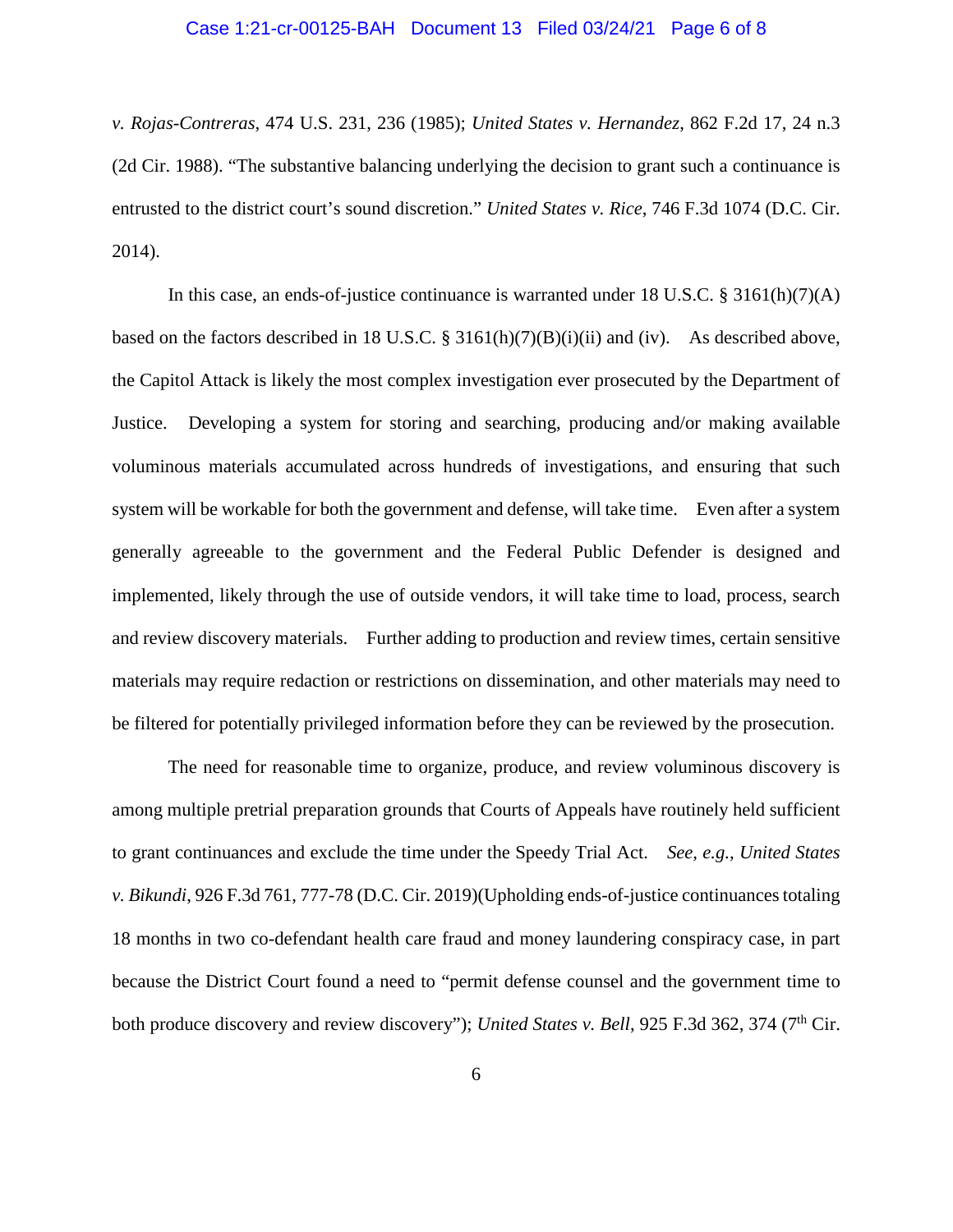### Case 1:21-cr-00125-BAH Document 13 Filed 03/24/21 Page 7 of 8

2019)(Upholding two-month ends-of-justice continuance in firearm possession case, over defendant's objection, where five days before trial a superseding indictment with four new counts was returned, "1,000 pages of new discovery materials and eight hours of recordings" were provided, and the government stated that "it needed more than five days to prepare to try [the defendant] on the new counts"); *United States v. Vernon*, 593 F. App'x 883, 886 (11th Cir. 2014) (District court did not abuse its broad discretion in case involving conspiracy to commit wire and mail fraud by granting two ends-of-justice continuances due to voluminous discovery); *United States v. Gordon*, 710 F.3d 1124, 1157-58 (10<sup>th</sup> Cir. 2013)(Upholding ends-of-justice continuance of ten months and twenty-four days in case involving violation of federal securities laws, where discovery included "documents detailing the hundreds financial transactions that formed the basis for the charges" and "hundreds and thousands of documents that needs to be catalogued and separated, so that the parties could identify the relevant ones")(internal quotation marks omitted); *United States v. Lewis*, 611 F.3d 1172, 1177-78 ( $9<sup>th</sup>$  Cir. 2010)(Upholding ninety-day ends-ofjustice continuance in case involving international conspiracy to smuggle protected wildlife into the United States, where defendant's case was joined with several co-defendants, and there were on-going investigations, voluminous discovery, a large number of counts, and potential witnesses from other countries); *United States v. O'Connor*, 656 F.3d 630, 640 (7<sup>th</sup> Cir. 2011)(Upholding ends-of-justice continuances totaling five months and twenty days in wire fraud case that began with eight charged defendants and ended with a single defendant exercising the right to trial, based on "the complexity of the case, the magnitude of the discovery, and the attorneys' schedules").

In sum, due to the number of individuals currently charged across the Capitol Attack investigation and the nature of those charges, the on-going investigation of many other individuals,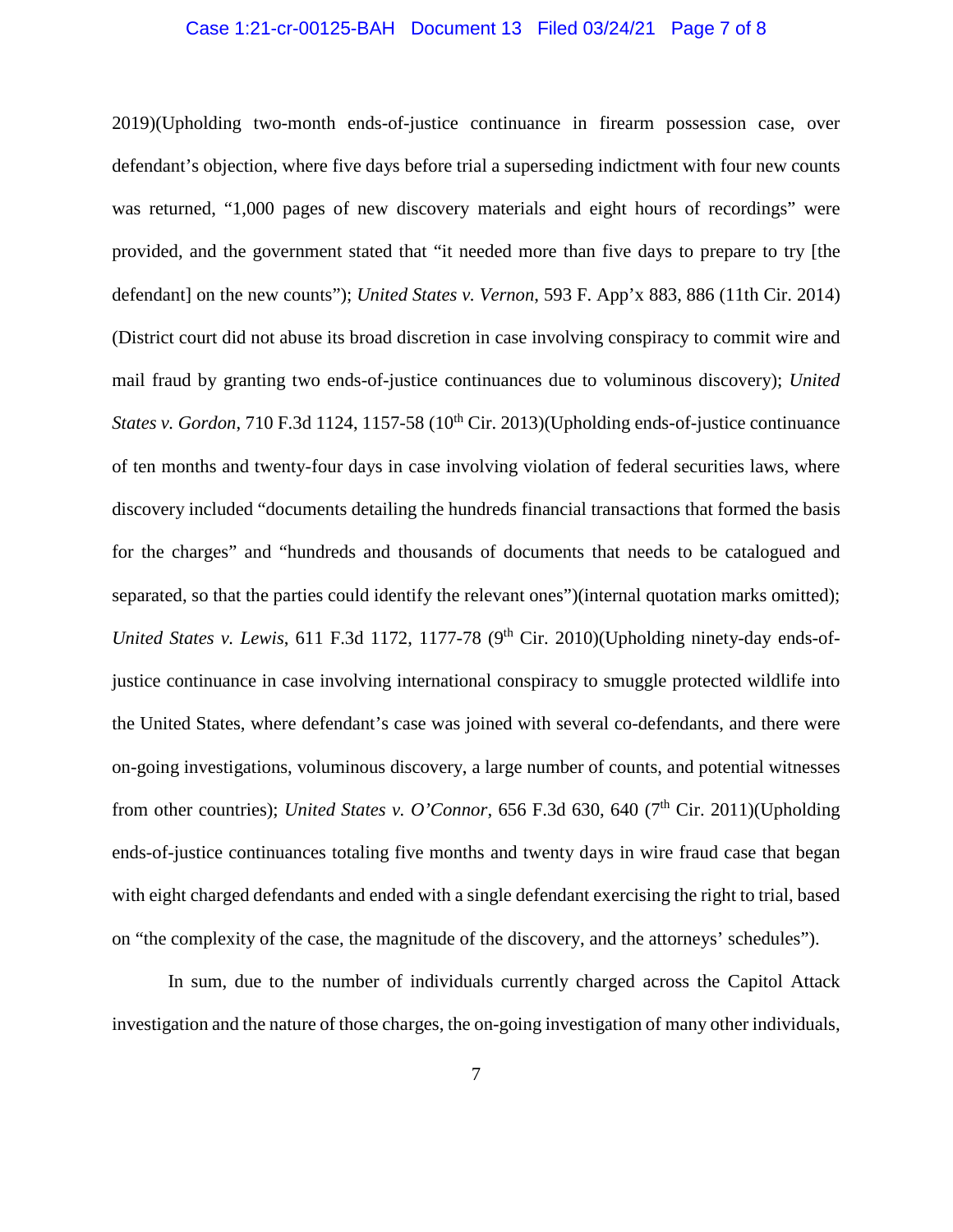### Case 1:21-cr-00125-BAH Document 13 Filed 03/24/21 Page 8 of 8

the volume and nature of potentially discoverable materials, and the reasonable time necessary for effective preparation by all parties taking into account the exercise of due diligence, the failure to grant such a continuance in this proceeding would be likely to make a continuation of this proceeding impossible, or result in a miscarriage of justice. Accordingly, the ends of justice served by granting a request for a continuance outweigh the best interest of the public and the defendant in a speedy trial.

Government counsel notified the defense of the filing of this motion, and counsel consents to the motion.

WHEREFORE, the government respectfully requests that this Court grant the motion for a 60 day continuance of the above-captioned proceeding, and that the Court exclude the time within which a trial must commence under the Speedy Trial Act, 18 U.S.C. § 3161 *et seq*., on the basis that the ends of justice served by taking such actions outweigh the best interest of the public and the defendant in a speedy trial pursuant to the factors described in 18 U.S.C. § 3161(h)(7)(A),  $(B)(i)$ ,  $(ii)$ , and  $(iv)$ .

Respectfully submitted,

CHANNING D. PHILLIPS Acting United States Attorney DC Bar No. 415793

By:  $/s/$ 

BRANDON K. REGAN Assistant United States Attorney 555 Fourth Street, N.W., Room 4830 Washington, DC 20530 Brandon.regan@usdoj.gov (202) 252-7759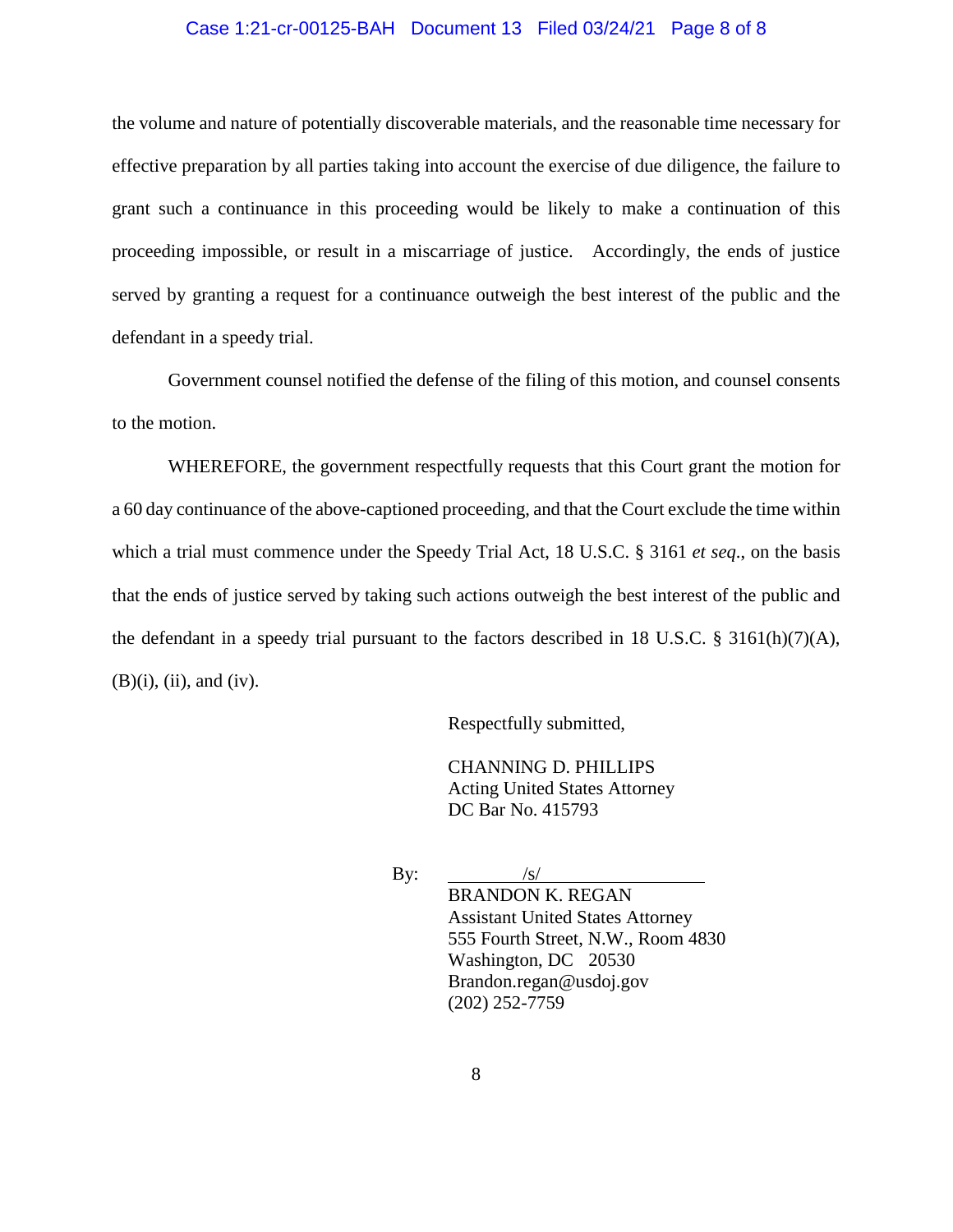# **UNITED STATES DISTRICT COURT FOR THE DISTRICT OF COLUMBIA**

| <b>UNITED STATES OF AMERICA</b> |  |
|---------------------------------|--|
|                                 |  |
| v.                              |  |
|                                 |  |
| <b>BRIAN MCCREARY</b>           |  |
|                                 |  |
| Defendant.                      |  |

**v. : Criminal No. 21-cr-125**

#### **ORDER**

Based upon the representations in the United States' Unopposed Motion to Continue and to Exclude Time Under the Speedy Trial Act, and upon consideration of the entire record, the Court makes the following findings:

Defendant is charged via indictment with offenses related to crimes that occurred at the United States Capitol on January 6, 2021. In brief, on that date, as a Joint Session of the United States House of Representatives and the United States Senate convened to certify the vote of the Electoral College of the 2020 U.S. Presidential Election, members of a large crowd that had gathered outside forced entry into the U.S. Capitol, including by breaking windows and by assaulting members of law enforcement, as others in the crowd encouraged and assisted those acts. Scores of individuals entered the U.S. Capitol without authority to be there. As a result, the Joint Session and the entire official proceeding of the Congress was halted until the Capitol Police, the Metropolitan Police Department, and other law enforcement agencies from the city and surrounding region were able to clear the Capitol of hundreds of unlawful occupants and ensure the safety of elected officials. This event in its entirety is hereinafter referred to as the "Capitol Attack."

The investigation and prosecution of the Capitol Attack will likely be one of the largest in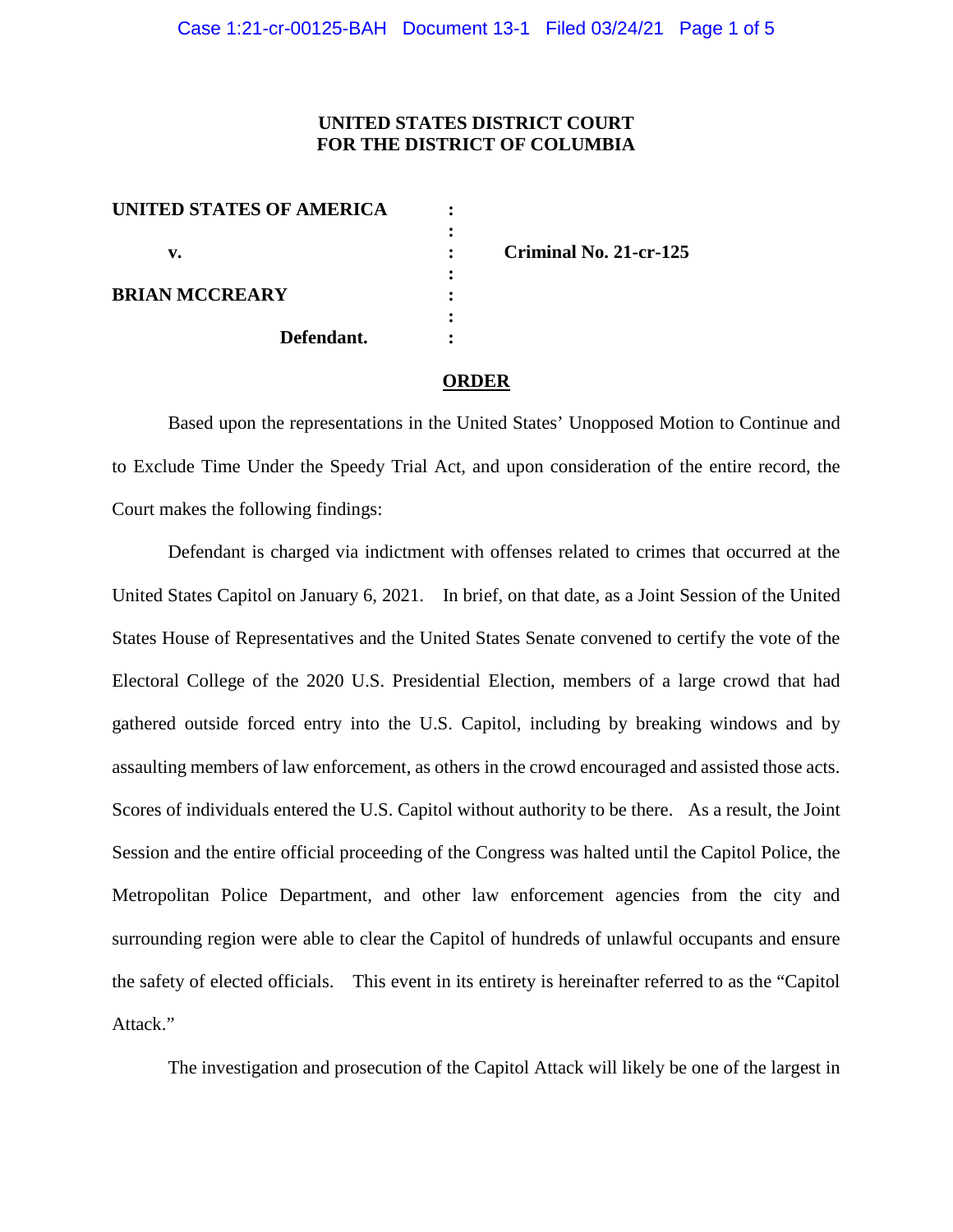### Case 1:21-cr-00125-BAH Document 13-1 Filed 03/24/21 Page 2 of 5

American history, both in terms of the number of defendants prosecuted and the nature and volume of the evidence. Over 300 individuals have been charged in connection with the Capitol Attack. The investigation continues and the government expects that at least one hundred additional individuals will be charged. While most of the cases have been brought against individual defendants, the government is also investigating conspiratorial activity that occurred prior to and on January 6, 2021. The spectrum of crimes charged and under investigation in connection with the Capitol Attack includes (but is not limited to) trespass, engaging in disruptive or violent conduct in the Capitol or on Capitol grounds, destruction of government property, theft of government property, assaults on federal and local police officers, firearms offenses, civil disorder, obstruction of an official proceeding, possession and use of destructive devices, and conspiracy.

Defendants charged and under investigation come from throughout the United States, and a combined total of over 900 search warrants have been executed in almost all fifty states and the District of Columbia. Multiple law enforcement agencies were involved in the response to the Capitol Attack, which included officers and agents from U.S. Capitol Police, the District of Columbia Metropolitan Police Department, the Federal Bureau of Investigation, the Department of Homeland Security, the Bureau of Alcohol, Tobacco, Firearms and Explosives, the United States Secret Service, the United States Park Police, the Virginia State Police, the Arlington County Police Department, the Prince William County Police Department, the Maryland State Police, the Montgomery County Police Department, the Prince George's County Police Department, and the New Jersey State Police. Documents and evidence accumulated in the Capitol Attack investigation thus far include: (a) more than 15,000 hours of surveillance and bodyworn camera footage from multiple law enforcement agencies; (b) approximately 1,600 electronic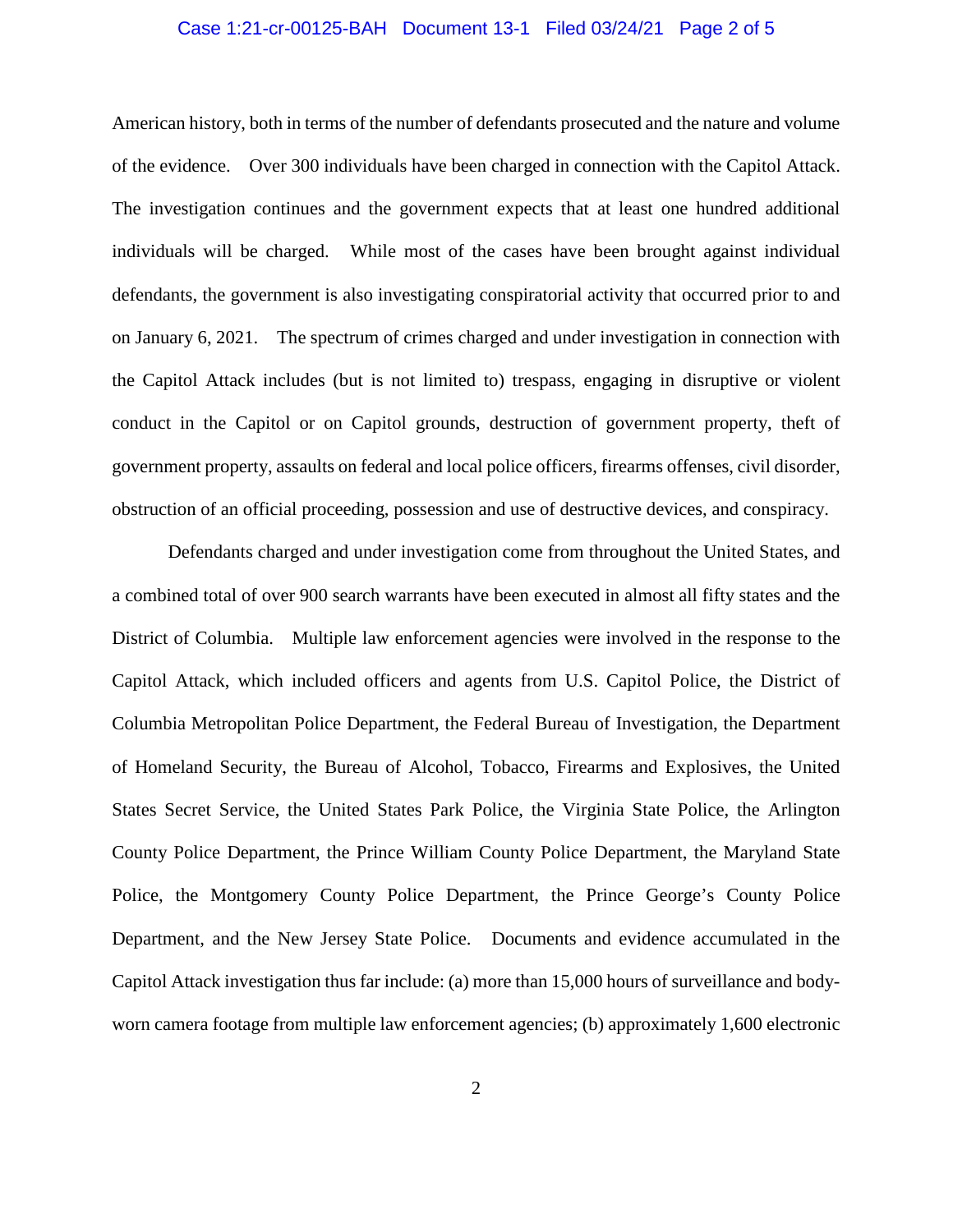### Case 1:21-cr-00125-BAH Document 13-1 Filed 03/24/21 Page 3 of 5

devices; (c) the results of hundreds of searches of electronic communication providers; (d) over 210,000 tips, of which a substantial portion include video, photo and social media; and (e) over 80,000 reports and 93,000 attachments related to law enforcement interviews of suspects and witnesses and other investigative steps. As the Capitol Attack investigation is still on-going, the number of defendants charged and the volume of potentially discoverable materials will only continue to grow. In short, even in cases involving a single defendant, the volume of discoverable materials is likely to be significant.

The government, in consultation with the Federal Public Defender, is developing a comprehensive plan for handling, tracking, processing, reviewing and producing discovery across the Capitol Attack cases. Under the plan, the discovery most directly and immediately related to pending charges in cases involving detained defendants will be provided within the next thirty to sixty days. Cases that do not involve detained defendants will follow thereafter. Such productions will also be supplemented on an on-going basis. In the longer term, the plan will include a system for storing, organizing, searching, producing and/or making available voluminous materials such as those described above in a manner that is workable for both the government and hundreds of defendants. This latter portion of the plan will require more time to develop and implement, including further consultation with the Federal Public Defender.

In this case, an ends-of-justice continuance is warranted under 18 U.S.C. § 3161(h)(7)(A) based on the factors described in 18 U.S.C. § 3161(h)(7)(B)(i)(ii) and (iv). As described above, the Capitol Attack is likely the most complex investigation ever prosecuted by the Department of Justice. Developing a system for storing and searching, producing and/or making available voluminous materials accumulated across hundreds of investigations, and ensuring that such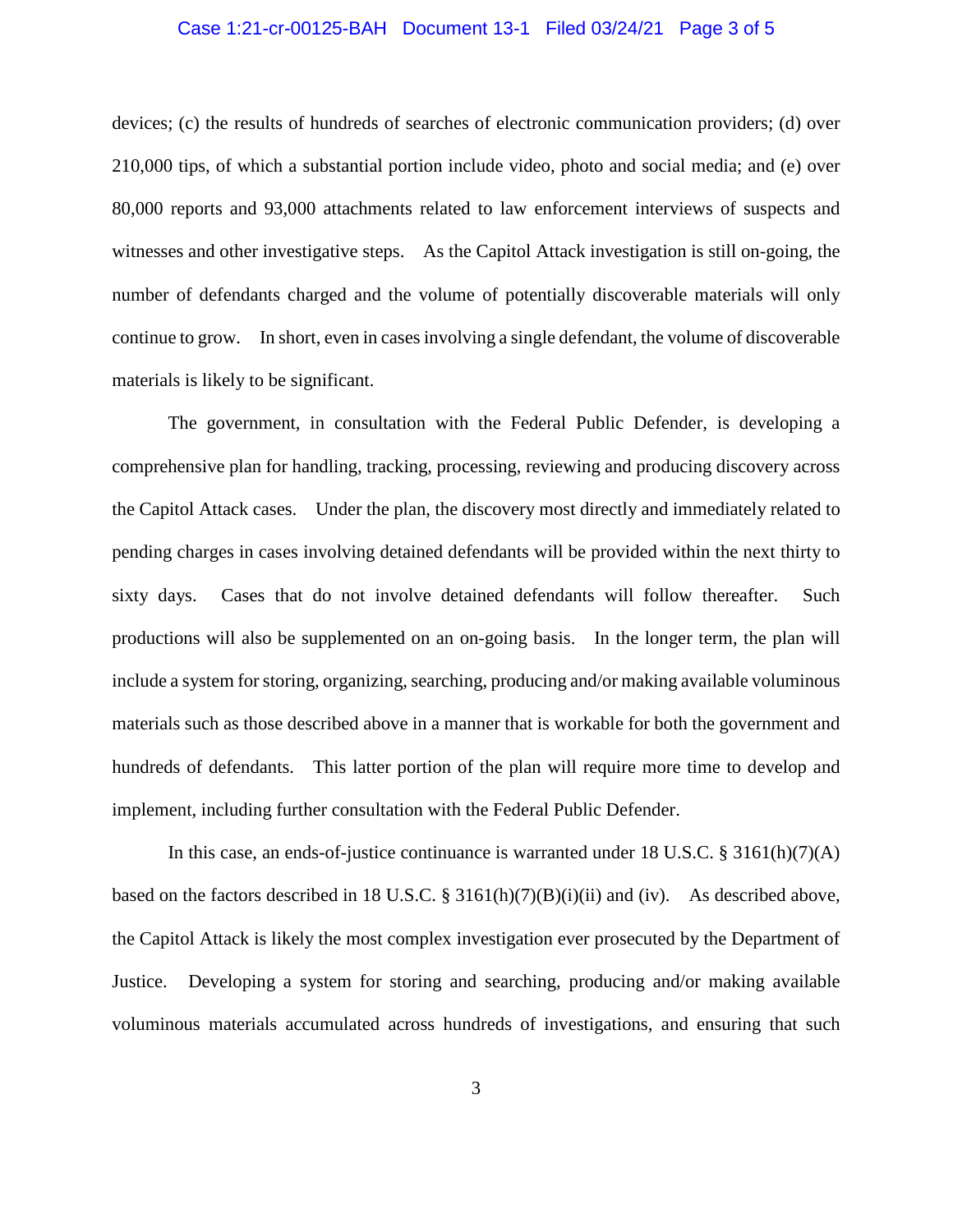### Case 1:21-cr-00125-BAH Document 13-1 Filed 03/24/21 Page 4 of 5

system will be workable for both the government and defense, will take time. Even after a system generally agreeable to the government and the Federal Public Defender is designed and implemented, likely through the use of outside vendors, it will take time to load, process, search and review discovery materials. Further adding to production and review times, certain sensitive materials may require redaction or restrictions on dissemination, and other materials may need to be filtered for potentially privileged information before they can be reviewed by the prosecution.

In sum, due to the number of individuals currently charged across the Capitol Attack investigation and the nature of those charges, the on-going investigation of many other individuals, the volume and nature of potentially discovery materials, and the reasonable time necessary for effective preparation by all parties taking into account the exercise of due diligence, the failure to grant such a continuance in this proceeding would be likely to make a continuation of this proceeding impossible, or result in a miscarriage of justice. Accordingly, the ends of justice served by granting a request for a continuance outweigh the best interest of the public and the defendant in a speedy trial.

Therefore, it is this day of  $\frac{1}{2021}$ ,

**ORDERED** that the United States' Unopposed Motion to Continue and to Exclude Time Under the Speedy Trial Act, is hereby GRANTED; it is further

**ORDERED** that this proceeding is continued to , 2021, at

; and it is further

**ORDERED** that the time period from the date of this Order through and including the date of the next hearing is hereby excluded from the computation of time within which a trial must commence under the Speedy Trial Act, 18 U.S.C. § 3161 *et seq*.